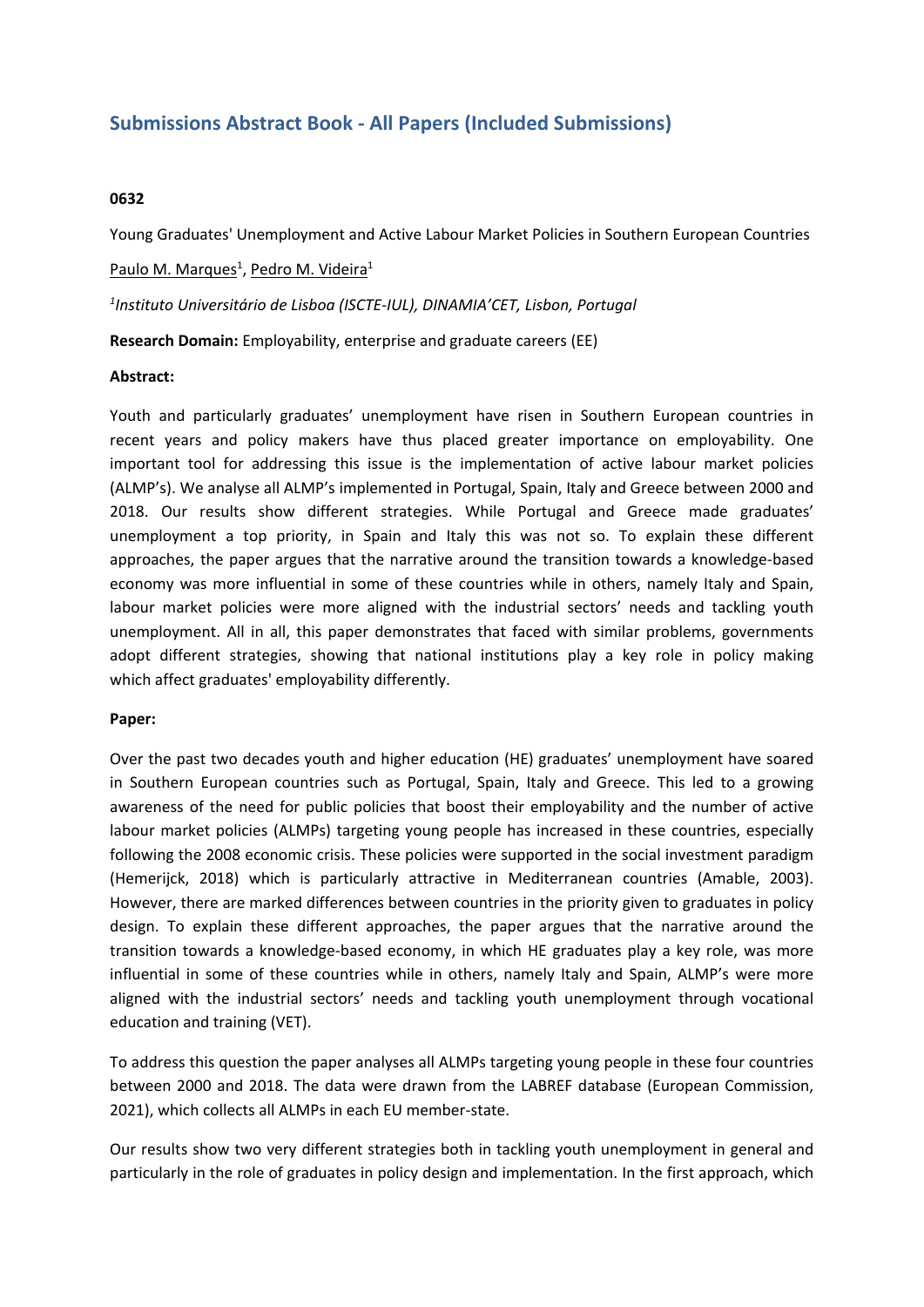was followed in Portugal and Greece, there is <sup>a</sup> great political focus on HE graduates and in promoting the transition to the knowledge economy. In Portugal, throughout this period <sup>a</sup> significant number of policies (11 out of 48) specifically targeted HE graduates, namely through internships and facilitating their integration in firms. These policies were part of <sup>a</sup> broader agenda to speed up the transition to the knowledge-based economy by promoting the integration of highly skilled youths into the labour market, namely graduates in areas that are critical for the knowledge economy. Likewise, in Greece 7 (out of 29) measures also specifically address HE graduates. An interesting point is that three of these specifically focus researchers and postgraduates, namely by helping them to set up their own firms. There are three main reasons for this. The first is the concern of the very significant brain drain of this highly qualified group throughout the crisis. The second is that due to the severity of the crisis and the composition of the Greek economy many firms were simply unable to hire these highly qualified graduates. And third is the attempt to foster knowledge transfer from academia to the economy while creating high-technology firms. Other measures targeting graduates in general also focus on cutting-edge sectors of the economy, and again in promoting entrepreneurship.

In the second broader political strategy, the great priority is clearly in promoting VET training and particularly in attempting to implement <sup>a</sup> dual system, similar to the German model. There is no specific concern with graduates' transition to the labour market or the implementation of the knowledge economy agenda. This strategy was followed both in Spain and Italy. Spain is <sup>a</sup> paradigmatic example in the sense that throughout this period it did not implement any new measure specifically addressing HE graduates (although graduates were included in broader programmes such as the Youth Guarantee). The priority was to further investment in the vocational system and apprenticeships. The most emblematic and ambitious reform was therefore the attempt to establish <sup>a</sup> dual VET system, an initiative that sought to address rising levels of youth unemployment and simultaneously contribute to further develop the Spanish industrial sector. In Italy, the political focus of ALMP's throughout this period was likewise clearly in VET and dual training which concentrate the bulk of the policies and its most significant reforms. These reforms have tried to mimic the German dual model in VET training as an option to overcome youth unemployment, especially in its southern regions, but also to provide skills to the strong industrial sector. Only three measures were implemented throughout this period specifically addressing graduates and these dealt mostly with promoting internships. These are rather marginal measures that do not indicate that HE graduates or the transition to the knowledge economy were in fact <sup>a</sup> political priority of governments throughout this period.

Our results suggest that faced with similar problems, governments adopted different strategies showing that political ideas and historical trajectories, as well as the economies' composition and perceived needs, play <sup>a</sup> key role in policy-making. These strategies and paths influence labour market outcomes, including graduates' employability.

## **References:**

Amable, B. 2003. *The diversity of modern capitalism*. Oxford: Oxford University Press.

Caserta, M., Ferrante, L., Jagannathan, R., and Monteleone, S. 2021. In R. Jagannathan (Ed.) The Growing challenge of youth unemployment in Europe and America, pp. 21-50. Bristol: Bristol University Press.